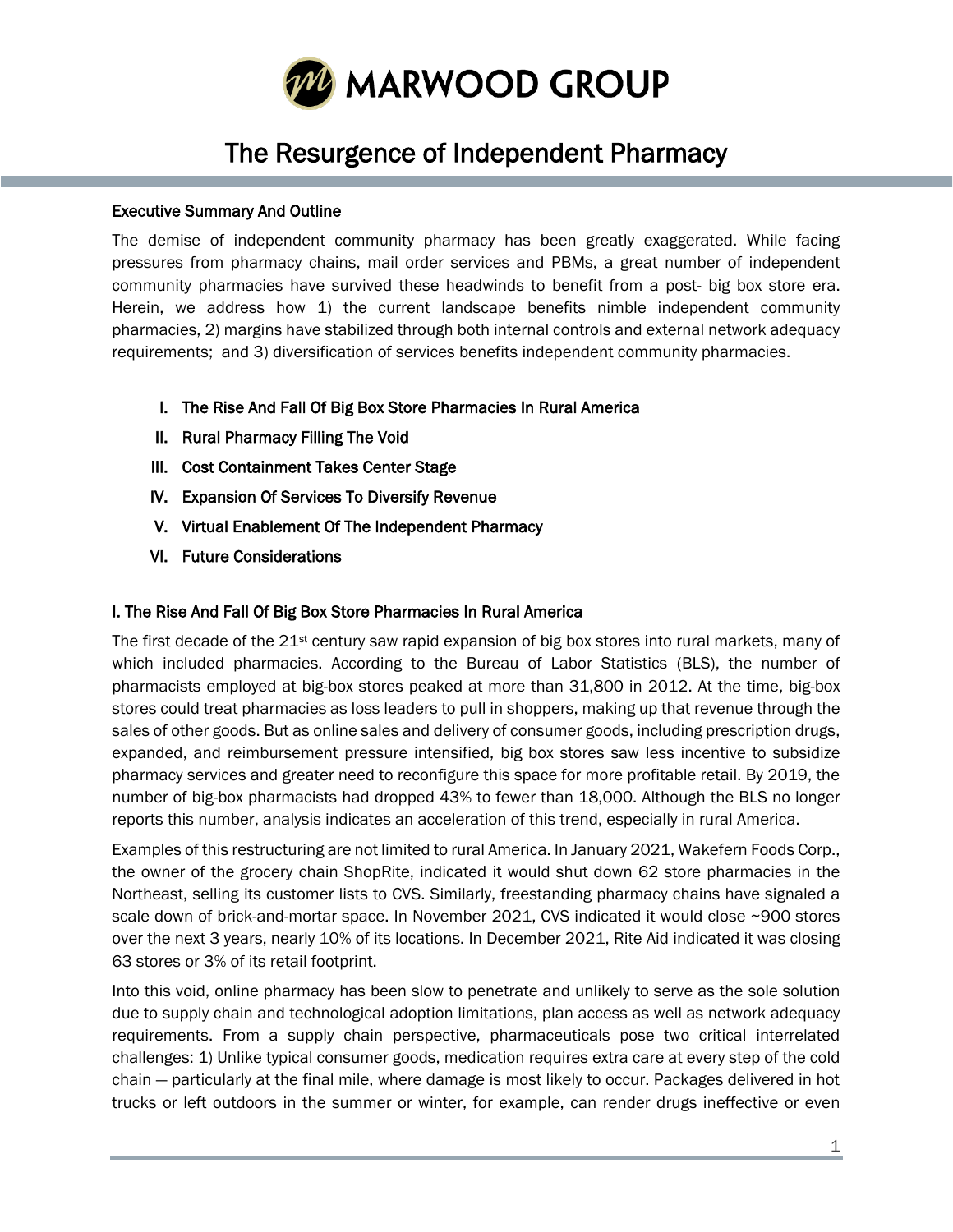deadly. 2) Last-mile delivery is the most time-consuming and costly shipping stage. This is especially inefficient in rural areas with miles between each delivery point. From a technology adoption perspective, while the growth of internet and mail order pharmacies might suggest that geographical limits to access are no longer a concern, many rural residents do not have the technology, technical skills, and/or accessibility that these services require to ensure their medications are delivered in a manner that fits their needs. In addition, rural beneficiaries typically have less access to a variety of plan types compared to their urban counterparts, which further complicates patient adherence and medication management. Finally, pharmacy network adequacy requirements are not met simply by the geographic reach of virtual pharmacy. Thus, independent pharmacies may be more in demand by payors seeking to meet these network requirements and consequently may exert greater leverage or at least see less pressure on rates than they have over the previous two decades.

# II. Rural Pharmacy Filling The Void

Whereas the National Community Pharmacists Association (NCPA) have reported a steep decline in independent community pharmacies, the National Council For Prescription Drug Programs (NCPDP) paints a different picture of slight growth in these independents even as the number of brick & mortar chains pharmacies decrease. Across the country, rural pharmacies are filling this void, playing an increasingly important role in the health of their patients. In some areas, pharmacists who were let go when big chains closed are now opening new drugstores, often in the same locations where large chains had driven them out of business. In other areas, pharmacy owners from neighboring towns are opening new branches. Without them, numerous communities would have been left without pharmacy services and payors stretched to meet pharmacy network adequacy requirements.

# III. Cost Containment Takes Center Stage

This resurgence has come as independent pharmacies have adopted numerous mechanisms to survive, not only in the face of chain brick & mortar and online options but distributor cost considerations; these pharmacies typically pay more per prescription and sell a relatively lower volume of medications, resulting in a lower profit margin than chain pharmacies. Notably, these profit margins, while low, have remained stable and in some cases increased slightly as these surviving pharmacies retain leverage due to the above-mentioned network adequacy consideration. In addition, independent pharmacies' generic dispensing rates have matched those of the overall market.

Pharmacies are watching their key performance indicators (KPIs) most notably 1) labor, including payroll ratio and OTC \$/employee hour and Rx \$/employee hour, 2) net dollars/prescription and gross margin/Rx with a focus on profitable, neutral, as well as prescriptions which they are taking a loss and accompanying value in retaining these patients, 3) volume; and 4) front counter considerations including return to stock and inventory turns.

Hours in which the brick-and-mortar store is open goes a long way in cost containment, but no longer needs to be a standard tradeoff with accessibility. Traditionally, this has jeopardized patient convenience and served as a major impediment to new patient acquisition. To this end, automated prescription delivery systems are beginning to see test rollouts. For example, Pharmaself24 has installed their first automated prescription delivery robot in a pharmacy in Texas early this year.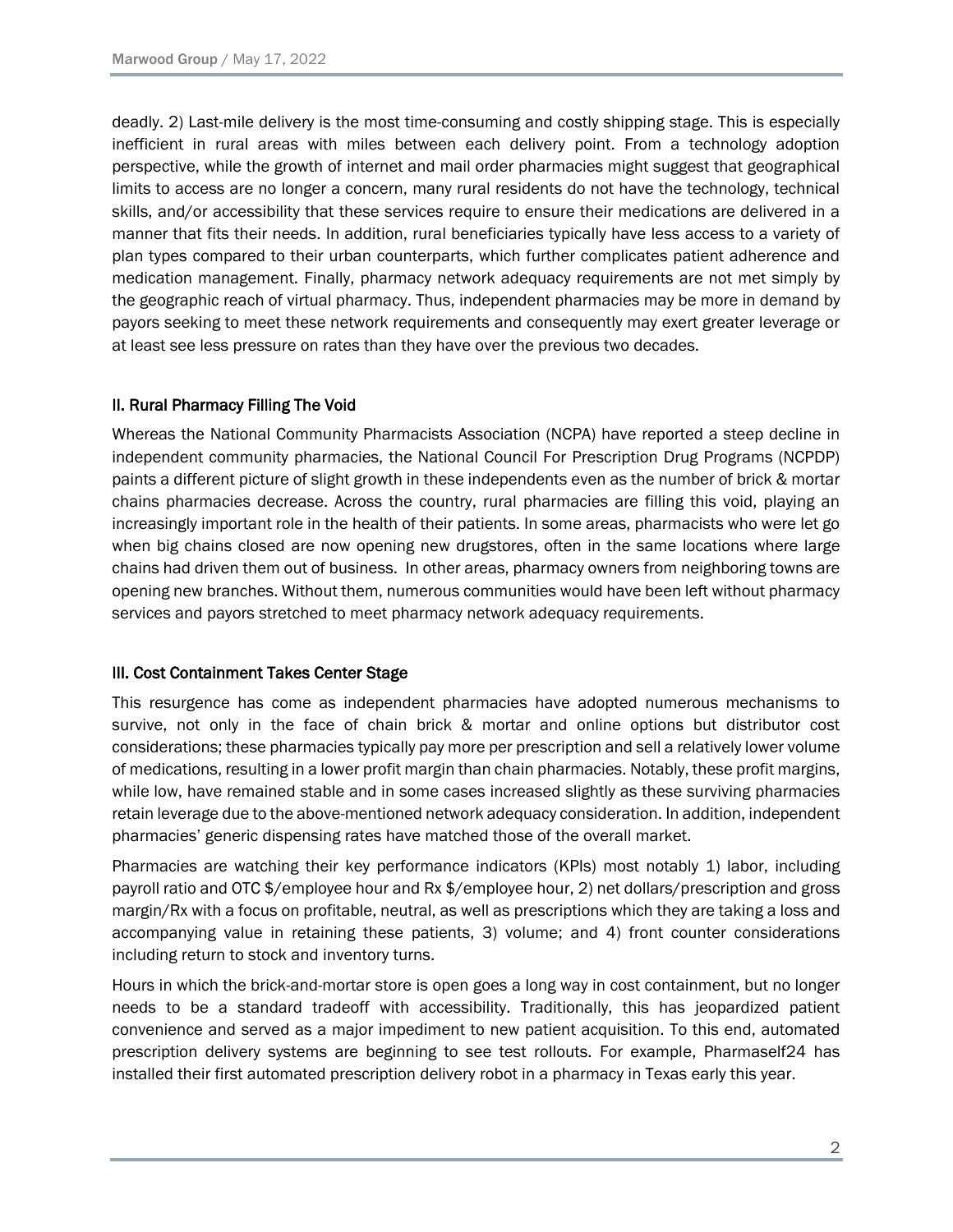#### IV. Expansion Of Services To Diversify Revenue

Pharmacy technology has moved beyond the faster, cheaper, more accurate phase associated simply with efficiency and onto providing new services that actually build sales:

*340B Contract Pharmacy Services –* Covered entities may establish agreements either through multiple contracts with individual pharmacies or through a single contract with a chain pharmacy that identifies the specific pharmacy locations that will support the covered entity's 340B program. The 340B Drug Pricing Program requires drug manufacturers to provide outpatient drugs to eligible health care organizations/covered entities at significantly reduced prices. The 340B Program offers eligible safety net health care providers access to low-cost medications, which allows them to expand the type and volume of care they provide to the most vulnerable patient populations.

*Administration Of Long-Acting Anti-psychotic Injectable Medications* – By becoming a recognized injection center, they will join a growing network of pharmacies and other healthcare facilities that are helping patients start and stay on long-acting therapy. There exists an industry program that offers comprehensive information and assistance to help patients stay on their long-acting injectable atypical antipsychotic medications, Invega Sustenna and Risperdal Consta. Patients can receive health care practitioner-ordered injections at a location such as pharmacy that may be more conveniently located for them.

*Clinical Trials* – Partnering with research entities that are contracted to recruit patients for clinical trials. Pharmacists have become a viable channel for education about clinical trial participation.

**Compounding** – There are many different degrees of compounding in a pharmacy setting, from nonsterile creams and tablets to sterile eye drops or other products. With increased attention on nutrition, this may include compounded nutritional supplements as well.

*Expanded Diabetes Care Services –* Medicare Part B provides coverage of DSME/T services for beneficiaries who have been recently diagnosed with diabetes, or were determined to be at risk for complications from diabetes.

*Health Screenings, Immunization And Lab Testing* – Over the past few years thousands of pharmacies have obtained a Clinical Laboratory Improvement Amendment (CLIA) waiver. While COVID tests are the driving force, other tests, such as flu, strep, cholesterol and A1c are common. In addition, COVID has led to a resurgence of interest in pharmacies for sites of immunization. This can include both the standard library of vaccinations and travel health as well.

*Lifestyle Programs* – Lifestyle services including weight, management and smoking cessation programs

*Nutrition* – With an increase in use and variety of nutraceuticals, clinically oriented independent community pharmacy owners are finding socially acceptable ways to alert their patients to nutrition depletion problems and suggest products that will address the issue.

*Women's Health* – Women's access to oral and trans-dermal contraceptives continues to expand throughout the United States by allowing pharmacists to furnish contraceptives. prepares pharmacists to take on this new duty of prescribing hormonal birth control.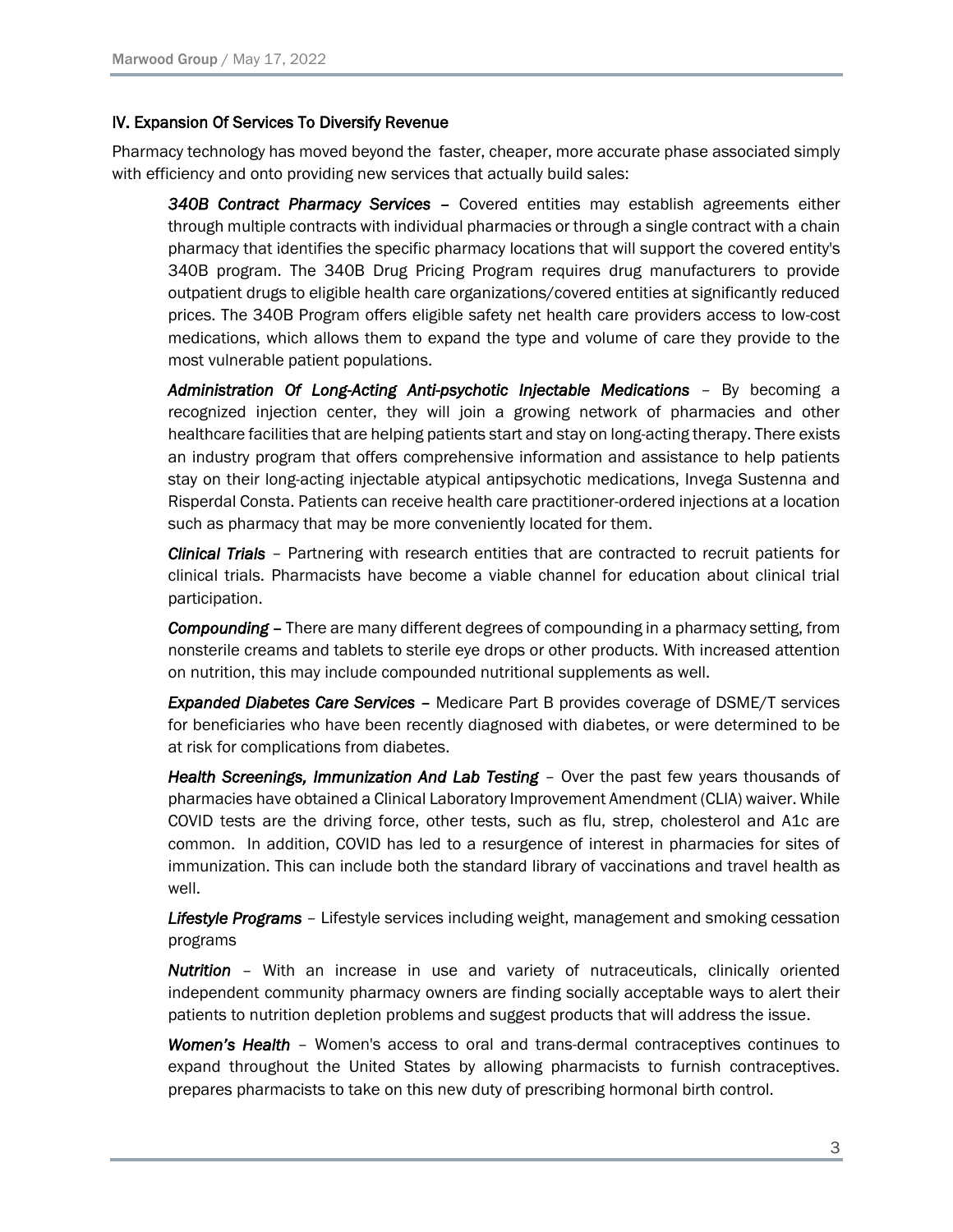# V. Virtual Enablement Of The Independent Pharmacy

The majority of large pharmacy chains have been in the online retail space for several years, with services ranging from one-click prescription refills to fast COVID-19 vaccine scheduling. And while many local pharmacies would benefit greatly from offering such web-friendly services, many have historically lacked the resources to develop or maintain them.

It is notable that most independent pharmacies are members of Pharmacy Services Administration Organizations (PSAOs). These are run by distributors and negotiate on behalf of the pharmacies as a group with PBMs. Thus, these same distributors, such as McKesson, have stepped in to fill this void, piloting standardized e-pharmacy solutions that benefit from the distributor's national scale. These software as service solutions include telemedicine that allows pharmacists to serve as liaisons between patients and their physicians through a web and app-based patient portal as well as HIPAAcompliant two-way messaging consultations. Associated alert and refill reminder features help independent pharmacies ensure their patients are taking their medications as prescribed.

Along with virtual presence and associated potential for data collection, independent community pharmacies are learning to advertise more effectively as their suite of services expand beyond the conventional which their audience may be aware of. For example, geo-fencing combined with targeted text and email messaging can be used to connect with specific demographic segments in a costeffective manner.

## VI. Future Considerations

The future survival and growth of rural pharmacies depends on a mix of traditional pharmacy, services and digital-enabled solutions that piggyback on the rise of telemedicine. Target analysis in this environment requires an understanding of emerging federal regulatory and legislative policies impacting pharmacy, as well as health plan implications and strategic evaluation of market and landscape. Marwood's services span cost-containment, pharmacy dynamics from a Medicare, Medicaid and commercial perspective, as well as a strategic overlay to evaluate emerging opportunities.